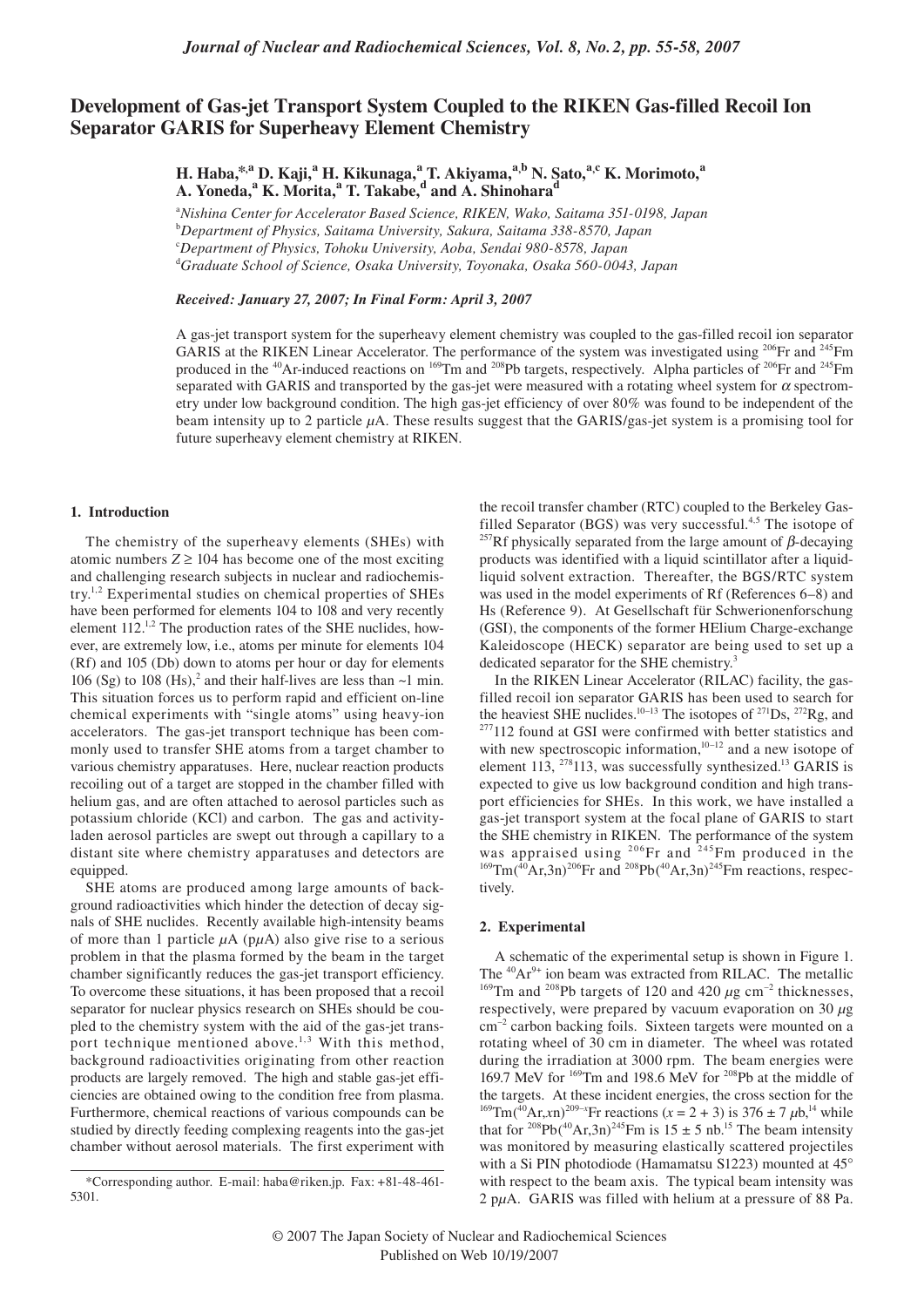

**Figure 1.** A schematic of the experimental setup: (a) RIKEN gasfilled recoil ion separator GARIS; (b) 12-strip Si detector (SD) chamber; (c) Gas-jet chamber coupled to GARIS; (d) Rotating wheel system MANON for  $\alpha$  spectrometry.

The magnetic rigidities were set at 1.64 Tm for <sup>206</sup>Fr and at 2.01 Tm for <sup>245</sup>Fm. The other details of GARIS are given elsewhere.<sup>11</sup>

As shown in Figures 1(a) and 1(b), the evaporation residues of interest were separated in-flight from beam particles and transfer reaction products with GARIS, and were implanted into a 12-strip Si detector (SD) of  $60 \times 60$  mm<sup>2</sup> (Hamamatsu 12CH PSD) through a Mylar window of  $3.5 \pm 0.1 \mu$ m thickness which was supported with a stainless-steel honeycomb grid with 92.5% transparency and of 60 mm diameter. Alpha-particle measurements of <sup>206</sup>Fr were conducted for 2600 s under the beam-on condition and for 300 s after a 30-s beam irradiation. In the  $245$ Fm experiment, the cycle of the beam-on (5 s) and beam-off (15 s) measurements was repeated 1265 times, because no  $\alpha$  peak of <sup>245</sup>Fm was observed in the beam-on spectrum due to large amounts of background events. The  $\alpha$ -particle energy resolution of SD was 50 keV FWHM. All events were registered in an event-by-event mode.

In the gas-jet transport experiments, <sup>206</sup>Fr and <sup>245</sup>Fm separated by GARIS were guided into the gas-jet chamber of 60 mm length as shown in Figure  $1(c)$ . The reaction products were stopped in the helium gas at 90 kPa, attached to KCl aerosol particles generated by sublimation of the KCl powder at 620 °C, and were continuously transported through a Teflon capillary (1.59 mm i.d., 4 m length) to the rotating wheel system MANON for  $\alpha$  spectrometry (Figure 1(d)) which was the compact one of the Measurement system for the Alpha-particle and spontaneous fissioN events ON-line developed at Japan Atomic Energy Agency (JAEA).16 The flow rate of the helium gas was 5 L min<sup>-1</sup>. In the <sup>206</sup>Fr experiment, the temperature of the KCl aerosol generator was varied from 540 to 640 °C in steps of about 20 °C to optimize the gas-jet transport efficiency. In MANON, aerosol particles were deposited on Mylar foils of 0.68 *µ*m thickness and 20 mm diameter placed at the periphery of a 40-position stainless steel wheel of 420 mm diameter. The wheel was stepped at 30-s and 2-s intervals for <sup>206</sup>Fr and <sup>245</sup>Fm, respectively, to position the foils between seven pairs of Si PIN photodiodes (Hamamatsu S3204-09). Each detector had an active area of  $18 \times 18$  mm<sup>2</sup> and a 38% counting efficiency for  $\alpha$ particles. The  $\alpha$ -particle energy resolution was 60 keV FWHM for the detectors which look at the sample from the collection side (top detectors).

## **3. Results and Discussion**

Figure 2(a) shows an  $\alpha$ -particle spectrum measured in the <sup>206</sup>Fr experiment for 2600 s in the 6th strip (middle) of SD



Figure 2. (a) Alpha-particle spectrum measured in the <sup>206</sup>Fr experiment for 2600 s in the 6th strip (middle) of the 12-strip Si detector  $(SD)$  under the beam-on condition. The  $40Ar$  beam intensity was 0.017 p*µ*A. (b) Alpha-particle spectrum measured in the 6th strip of SD for 300 s after the 30-s beam irradiation. The inset shows a decay curve of the 6.790-MeV  $\alpha$  peak of <sup>206</sup>Fr measured in all the strips of SD. The beam intensity was 1.9 p*µ*A. (c) Alpha-particle spectrum measured in the first top detector of the rotating wheel system MANON for 30 s after the 30-s aerosol collection. The beam intensity was 1.8 p $\mu$ A. The helium flow rate was 5 L min<sup>-1</sup> and the chamber pressure was 90 kPa. The temperature of the KCl aerosol generator was 620 °C.

under the beam-on condition. Alpha peaks of <sup>206</sup>Fr ( $T_{1/2}$  = 15.9 s,  $E_\alpha$  = 6.790 MeV)<sup>17</sup> and <sup>205</sup>Fr (3.85 s, 6.915 MeV)<sup>17</sup> and of their daughter nuclides <sup>202</sup>At (182 s, 6.135 MeV; 184 s, 6.228 MeV)<sup>17</sup> and  $201$ At (89 s, 6.344 MeV)<sup>17</sup> were identified. The broad component above 7 MeV is associated with the implantation of evaporation residues (ERs) and target recoils (TRs). Figure  $2(b)$  shows an  $\alpha$ -particle spectrum measured in the 6th strip of SD for 300 s after the 30-s beam irradiation. The decay curve of the 6.790-MeV  $\alpha$  peak of <sup>206</sup>Fr is shown in the inset of Figure 2(b). The half-life of <sup>206</sup>Fr was determined to be  $15.3 \pm 0.2$  s, which is in agreement with the literature value of  $15.9 \pm 0.2$  s (Reference 17) within  $2\sigma$ . The contribution of the  $\alpha$  particles of <sup>207</sup>Fr (14.8 s, 6.768 MeV)<sup>17</sup> produced in the <sup>169</sup>Tm(<sup>40</sup>Ar,2n)<sup>207</sup>Fr reaction to the  $6.790$ -MeV peak of <sup>206</sup>Fr is found to be negligible from the absence of the 6.087-MeV peak of its daughter nuclide <sup>203</sup>At (7.4 min,  $6.087$  MeV)<sup>17</sup> in Figure 2(a). On the other hand, the  $\alpha$ -particle spectrum measured in the first top detector of MANON for 30 s after the 30-s aerosol collection is compared in Figure 2(c). The  $\alpha$  peak of <sup>206</sup>Fr is clearly seen in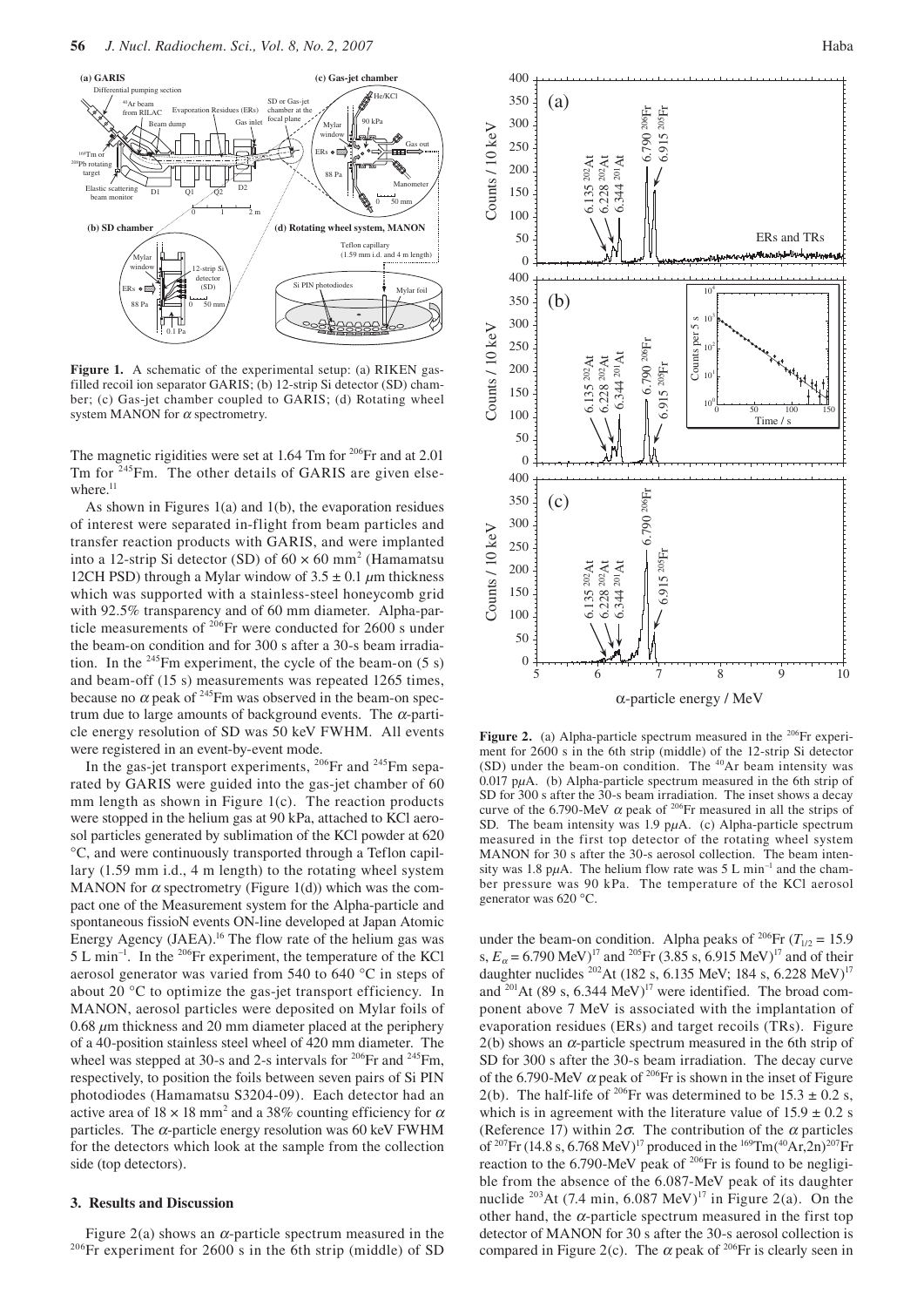

**Figure 3.** Variation of the gas-jet transport efficiency of  $206$ Fr as a function of the temperature of KCl aerosol generator. The helium flow rate was 5 L min<sup>-1</sup> and the chamber pressure was 90 kPa. The <sup>40</sup>Ar beam intensity was 1.7 p $\mu$ A.



Figure 4. Variation of the gas-jet transport efficiency of <sup>206</sup>Fr as a function of the 40Ar beam intensity. The helium flow rate was 5 L  $min^{-1}$  and the chamber pressure was 90 kPa. The temperature of the KCl aerosol generator was 620 °C.

the spectrum, indicating that the gas-jet transport of  $206$  Fr to MANON was successfully conducted after the physical separation by GARIS. The transport efficiency of the gas-jet system was evaluated using the 6.790-MeV  $\alpha$  peak of <sup>206</sup>Fr.

In Figure 3, the gas-jet transport efficiencies of  $206$ Fr are shown as a function of the temperature of the KCl aerosol generator. The efficiency increases smoothly with an increase of the temperature and attain to over 90% at 620 °C. The variation of the gas-jet efficiencies of  $206$ Fr is shown in Figure 4 as a function of the <sup>40</sup>Ar beam intensity. The efficiencies are constant irrespectively of the beam intensities up to 2 p*µ*A. In the conventional gas-jet system in that the beam passes through the target chamber, the gas-jet efficiency decreases due to the increasing plasma condition induced by the intense beam. As an example, we previously measured the gas-jet efficiencies of <sup>173</sup>W produced in the  $n \cdot \text{Gd}(2^2N \cdot \text{C}, x)$  reaction without the beam separation by GARIS. It was found that the gas-jet efficiency of 173W drastically decreases from 40% at 6.6 pnA to 25% at 0.5 p*µ*A with increasing beam intensity. Since the beam is separated by GARIS in the present experiment, such a decrease of the gas-jet efficiency is not observed for 206Fr as shown in Figure 4.

Alpha-particle spectra of <sup>245</sup>Fm under the beam-on and beam-off conditions are shown in Figures 5(a) and 5(b), respectively. Although no  $\alpha$  peaks are seen in the beam-on



**Figure 5.** Sum of  $\alpha$ -particle spectra measured in the <sup>245</sup>Fm experiment in the 12-strip Si detectors (SD) under (a) the beam-on and (b) beam-off conditions. The cycle of the beam-on (5 s) and beam-off (15 s) measurements was repeated 1265 times. The  $40$ Ar beam dose of  $6.55 \times 10^{16}$  was accumulated. The inset shows a decay curve of the 8.150-MeV  $\alpha$  peak of <sup>245</sup>Fm. (c) Sum of  $\alpha$ -particle spectra measured in the seven top detectors of the rotating wheel system MANON for 14 s after the 2-s aerosol collection. The 2-s aerosol collection was repeated 7289 times. The beam dose was  $9.76 \times 10^{16}$ . The helium flow rate was 5 L min–1 and the chamber pressure was 90 kPa. The temperature of the KCl aerosol generator was 620 °C.

spectrum (Figure 5(a)),  $\alpha$  peaks of <sup>245</sup>Fm (4.2 s, 8.15 MeV)<sup>17</sup> and its daughter  $^{241}$ Cf (3.78 min, 7.342 MeV)<sup>17</sup> are clearly seen in the beam-off spectrum (Figure 5(b)). The decay curve of the 8.15-MeV  $\alpha$  peak is shown in the inset of Figure 5(b). The half-life of <sup>245</sup>Fm was determined to be  $6.3 \pm 1.3$  s, which agrees with the literature value of  $4.2 \pm 1.3$  s.<sup>17</sup> The  $\alpha$  peaks around 7.7 MeV would be those of 245Es (1.1 min, 7.699 and 7.730 MeV)<sup>17</sup> produced in the <sup>208</sup>Pb(<sup>40</sup>Ar,p2n)<sup>245</sup>Es reaction or the EC decay of <sup>245</sup>Fm. Background  $\alpha$ -particles of, e.g., <sup>211</sup>Bi and 211m,212mPo which are produced in the transfer reactions on the <sup>208</sup>Pb target<sup>15</sup> are completely removed by GARIS. The separation factors in excess of  $10<sup>4</sup>$  were evaluated for  $^{211}$ Bi and 211m,212mPo based on their cross sections reported in Reference 15.

Compared in Figure 5(c) is the sum of  $\alpha$ -particle spectra measured in the seven top detectors of MANON. The 8.15- MeV  $\alpha$  peak of <sup>245</sup>Fm is clearly seen in the spectrum, and the gas-jet transport efficiency is determined to be  $83 \pm 9\%$ . Despite of the physical separation by GARIS, one can see a lot of background events in Figure 5(c), especially below 4 MeV.